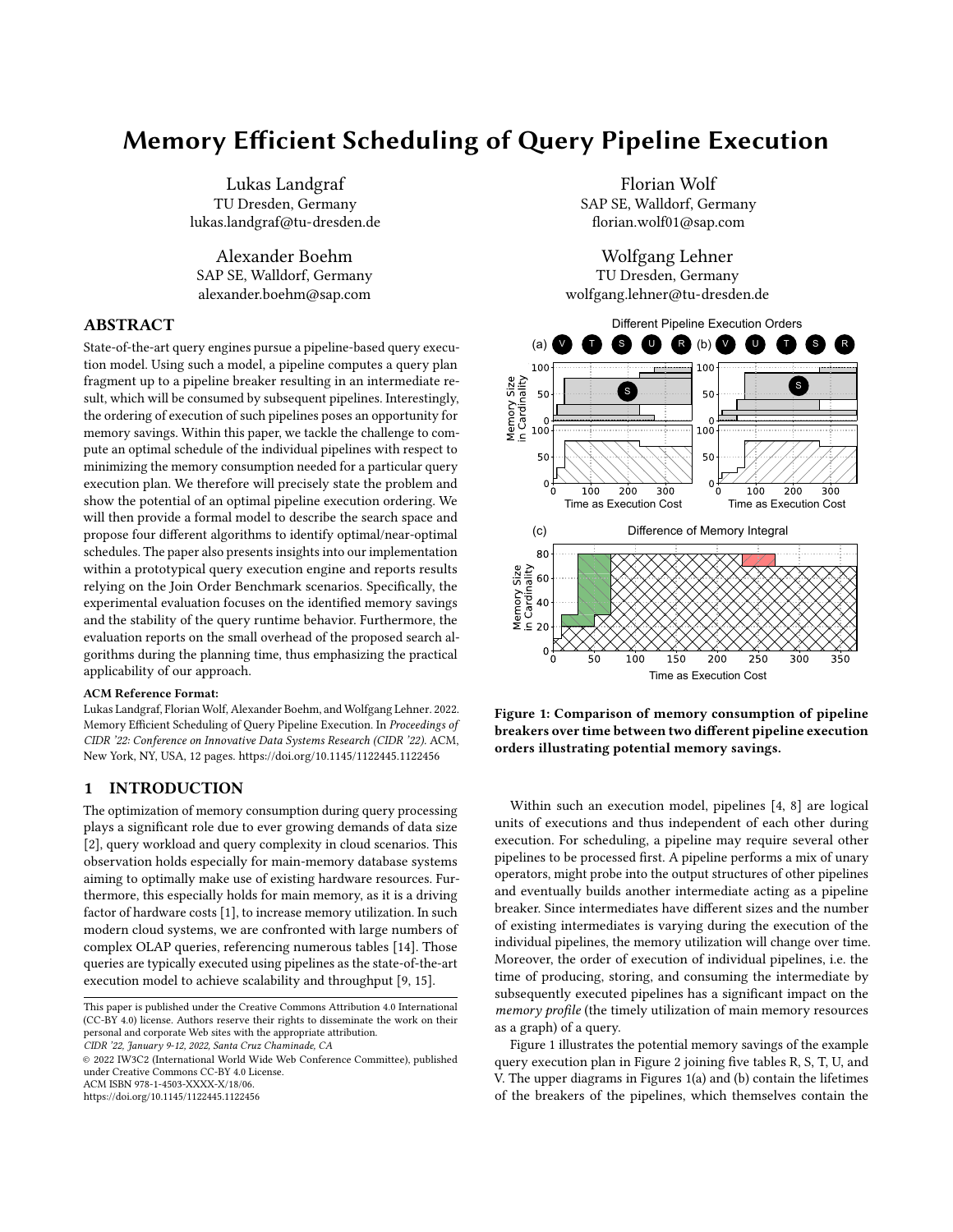

Figure 2: Example QEP of joining five tables with annotated cardinalities, extended by according pipeline view with pipeline breakers and their sizes, from which a precedence relationship of pipelines and further an AoN-Tree can be derived.

intermediates at the end of each pipelines. Those breaker lifetimes add up and result in the memory profile in the lower part of said two figures. In Figure 2, the intermediate result cardinalities of the individual pipeline fragments are annotated at the query execution plan edges. To evaluate the memory usage of the query execution plan over time, we need the memory sizes and the lifetimes of the pipeline breakers. For the example in Figure 2(b) and (d), we assume that the memory sizes of the pipeline breakers are equal to the cardinality of the intermediate result in the pipeline breaker. The lifetime of a pipeline breaker depends on the execution time, i.e., the execution cost, of other pipelines. Because the example is a pure join query, we abstract the execution cost of a pipeline to be the number of hash join probes executed by the pipeline.

From the precedence relationship of pipelines in Figure 2(c), we can derive at least two different pipeline execution schedules resulting in creation and consumption of intermediates at different points during query execution. The two execution orders in Figure 1, (V,U,T,S,R) and (V,T,S,U,R) thus result in different memory profiles. In the plot at the bottom of Figure 1, the green area shows the savings, and the red area the losses of the execution order (V,U,T,S,R) compared to (V,T,S,U,R): executing pipeline (S) with the large intermediate as late as possible seems favorable to keep this intermediate in memory as short as possible. Comparing the two different memory profiles of these execution orders shows a potential memory utilization reduction of 6.3%, illustrating the potential impact of pipeline execution orderings.

# Contributions

We introduce a lightweight optimization step after query optimization but before plan execution, which can be easily integrated into existing DBMS. Our contributions build on query execution plans as the output of a query optimizer, annotated with estimated cost and cardinalities. Based on these foundations, the paper encompasses the following contributions:

This paper introduces Pipelines Execution Orders (PEOs) as a conceptional model for our scheduling optimizations. (Section 2)

We show the potential of optimizing the schedule of query execution pipelines with respect to memory consumption during the lifetime of a query. (Subsection 5.2)

The paper discusses different optimization goals (memory integral; peak consumption; memory robustness) and make the case for the *memory integral* as a measure for the memory consumption of a given join tree. (Subsection 3.1)

We introduce a formal framework to efficiently derive an optimal schedule. (Subsection 3.2)

- To identify query execution pipeline schedules, we describe and evaluate different algorithms (Exhaustive Search, Branch Pruning Search, Theta Skip Search, and Longest Path Heuristic). (Subsection 3 and Section 4)
- We provide insights of an integration into an existing prototypical database engine applying the pipeline-based execution model and investigate the additional planning overhead. (Subsection 5.5)
- We experimentally show that the schedule may only have an impact on the memory utilization over time. (Subsection 5.4)

As of now, we rely on the observation of [9] that one pipeline-ata-time achieves the best throughput, and thus keep a system busy by processing only a single pipeline at any time; the memory optimized scheduling of multiple concurrent pipelines is subject to future research and goes beyond the mission of this CIDR-publication.

# Structure

This paper continues with the introduction of PEOs as conceptional model for our scheduling optimizations in Section 2 and presents different scheduling algorithms in the Sections 3 and 4. Section 5 will then provide insights into the implementation and findings of the experimental evaluation. The paper closes with a brief review of related work (Section 6) and a summary (Section 7).

# 2 PIPELINE EXECUTION ORDER

Our underlying conceptual model interprets a query execution plan as a set of pipelines and a set of pipeline dependencies, as illustrated in Figure 2. A pipeline is a sequence of physical operators,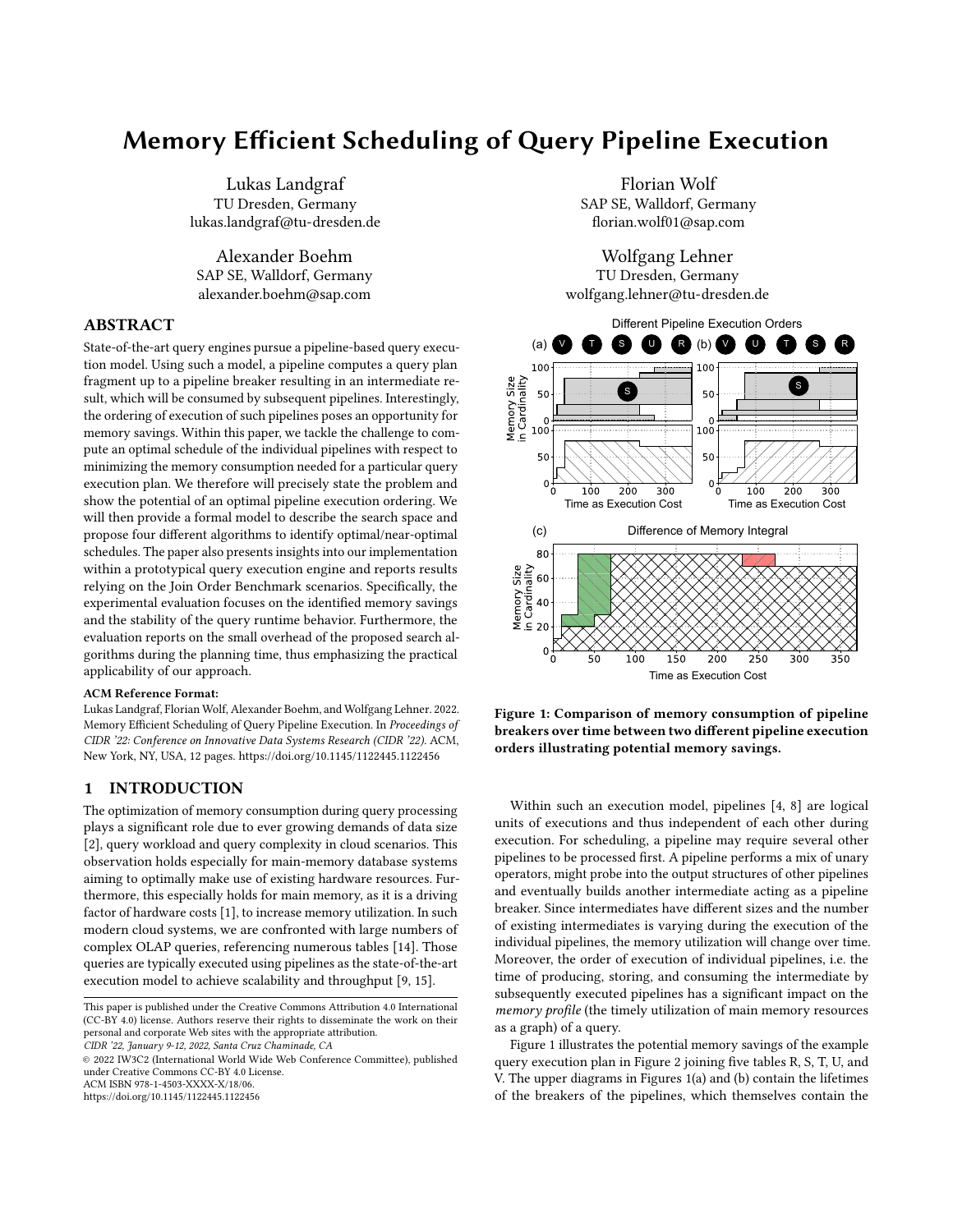

Figure 3: Example of memory consumption charts: Resource (Gantt) chart showing the consumed memory of each pipeline over time, and corresponding memory profile, showing the sum of used memory resources over time.

in which fragments of intermediate results are passed from one operator to the next. We refer to hash joins as our standard example of a physical operator. The build-side of a hash join then corresponds to the end of a pipeline, called a pipeline breaker. A pipeline with potentially multiple operators may then also depend on the intermediate results in the pipeline breakers of other pipelines. In the example of a join query using hash joins, one pipeline may contain the probe-sides of different hash joins, probing into the corresponding build-sides, i.e., pipeline breakers of other pipelines. Once a pipeline has finished and produced a new intermediate or the final result, all referenced intermediates, e.g., hash tables against which the current pipeline has probed, can be released. In other words: once a pipeline breaker is built, it has to stay in memory until it has been consumed, e.g., probed.

To illustrate the optimization space we utilize, Figure 3(a) shows an example Gantt-chart [5] containing the different phases in the lifetime of three pipeline breakers  $b_i$ ,  $b_{i-1}$ , and  $b_{i-2}$  of the corresponding pipelines  $p_i$ ,  $p_{i,1}$  and  $p_{i,2}$ . From the Gantt-chart on the upper part of Figure 3, we can derive the memory profile or memory integral in 3(b). The y-axis in Figure 3 describes the consumed memory size of the pipeline breakers, and the x-axis the lifespan of the pipeline breakers, which can be separated into four phases: (1) The constructing phase, which is dominated by the execution of the preceding pipeline, and fills the breaker with tuples. The entire hash table is assumed to be allocated at an instant and before execution. (2) The waiting phase, where the breaker is not touched and waits to be consumed. (3) The consumption phase, where another pipeline reads the intermediate result from the pipeline breaker, e.g., through probing. (4) The deallocating phase, which frees the memory of the pipeline breaker.

The example in Figure 3 further shows the interdependencies between the phases of the three different pipelines. The pipeline breakers  $b_i$  and  $b_{i-1}$  are supposed to be consumed by the pipeline  $pi_{\perp}$ ?. For a correct execution, it does not matter whether  $b_i$  or  $b_{i,\perp}$ is executed first. This degree of freedom creates the optimization space in this example. Figure 3 illustrates the worse decision, i.e., executing  $p_i$  first: The intermediate result in  $b_i$  is larger compared to  $b_{i,1}$ , and the larger result in  $b_i$  has to stay in memory for the construction time of  $b_{i,1}$ , which is considerably longer compared to the construction time of  $b_i$ .

DEFINITION 1 (PIPELINE EXECUTION ORDER). A Pipeline Execution Order (PEO) O is a sequence of n pipelines  ${}^{1}p_{1},...,p_{i},...,p_{j}$  $p_j, \ldots, p_n^{\circ}$  given in a query execution plan where pipeline  $p_i$   $\forall p_j$ , if the computation of pipeline  $p_i$  requires the output of pipeline  $p_i$ . For all dependencies  $p_i$   $\ddot{Y} p_j$  in O there must be no sub-sequence  $1..., p_i, ..., p_i, ...$ <sup>o</sup>, such that the PEO fulfills all dependencies.

We refer to the term *precedence relationships* [5, 6] for the dependencies  $p_i$  *Y*  $p_j$  (see Figure 2). The notation  $p_i$  *Y*  $p_j$  (read  $\hat{p}_i$  depends on  $\hat{p}_i$ ) is used for interdependent tasks in scheduling theory literature [5, 6] and we use it similarly to describe legal orderings of pipelines. The precedence relationships of individual pipelines can be derived from the QEP according to the selected physical operators. Alternatively, the dependencies can be explicitly provided by the query optimizer.

In our experiments in Subsection 5.4, we found that different PEOs result in the same query execution time, because all pipelines of a QEP have to be executed. Solely the memory consumption can be different. Typically, query execution engines choose one QEP that is correct according to the definition, but not necessarily a QEP that has optimal memory consumption.

# 3 OPTIMAL SCHEDULING ALGORITHMS

In order to find an optimal PEO with respect to memory consumption, we enumerate PEOs, assign cost to each PEO, and consider the cheapest PEO as optimal. Next, we discuss optimization goals,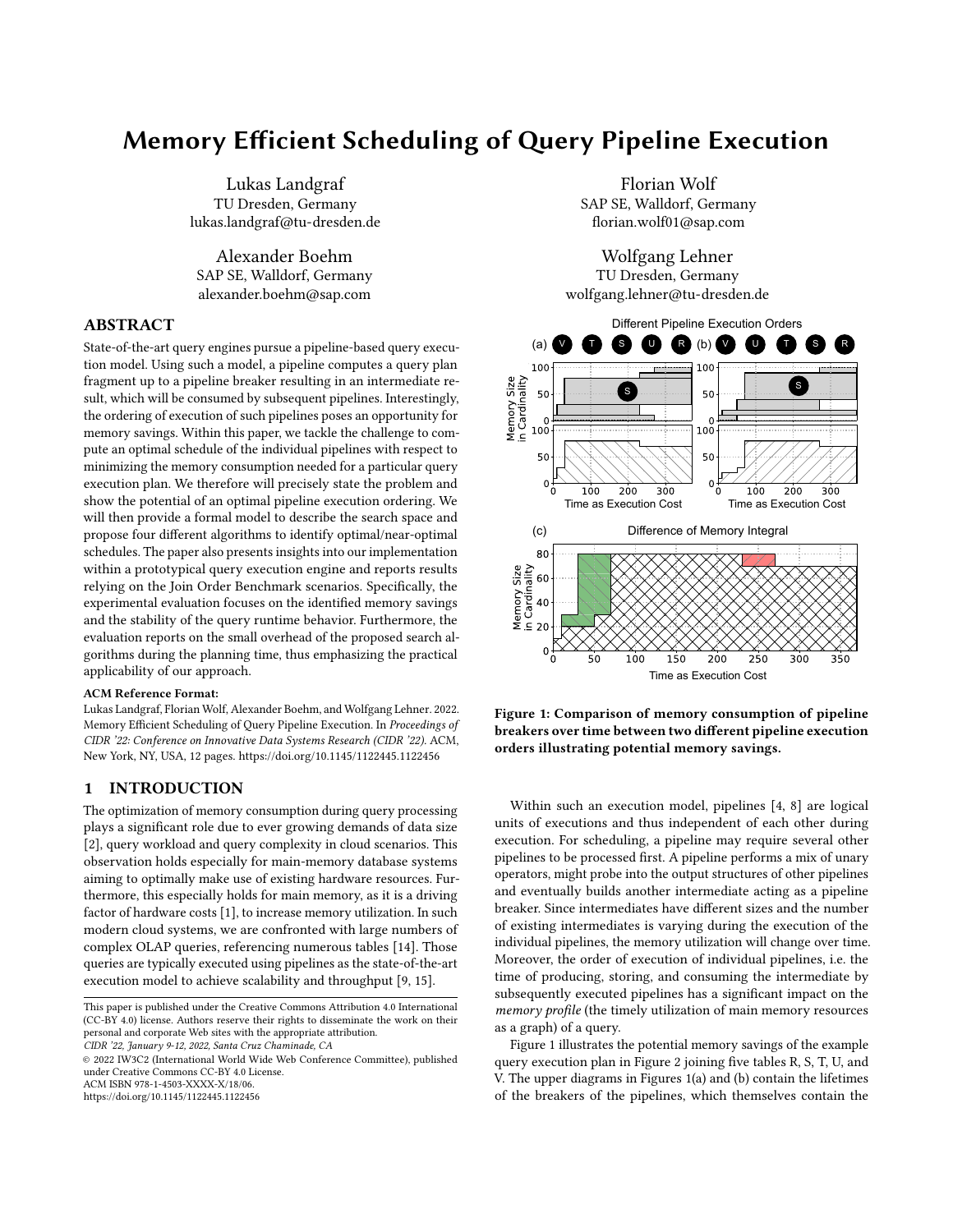from which we derive our memory cost model for PEOs. Further, we describe the PEO search space and present two enumeration algorithms, which traverse the Activity-on-Node Tree (AoN-Tree) and guarantee to find the optimal PEO according to estimated cost.

#### 3.1 Optimization Goals

Optimizing the PEO with respect to memory consumption can have different objectives. We identified the following optimization goals:

Minimizing Memory Integral: The memory integral quantifies the space below the memory profile, which describes the memory utilization over the query execution time. For a given PEO, the memory integral is computed by accumulating the product of pipeline breaker lifetime and pipeline breaker size over all pipeline breakers in the query execution plan. The lifetime of a pipeline breaker starts at the beginning of the corresponding pipeline and ends once the intermediate in the pipeline breaker was consumed, i.e., at the end of its consuming pipeline. Thus, the lifetime of the pipeline breaker also depends on the execution time of sibling pipelines that have to be executed before the consuming pipeline can start.

Minimizing Peak Consumption: Next to minimizing the memory integral, minimizing the peak consumption aims at generating a PEO with the lowest peak memory consumption during the lifetime of a query. While this strategy might be extremely beneficial for multi-query scenarios with extreme memory pressure, we position this strategy as a tie breaker for PEOs with the same memory integral. During our experimental evaluations, we observed an implicit reduction of the average memory consumption in PEOs with a lower overall memory integral.

Robust Memory Consumption: Minimizing the variance of the memory consumption throughout the lifetime of a query is the third optimization goal and aims for a more constant, i.e. more stable memory consumption behavior. This strategy is particularly interesting from a system perspective, ideally looking at all actively running queries in a system. Because this is beyond the scope of the optimization of a single query and thus beyond the scope of this paper, we do not further elaborate on this aspect.

Throughout our experiments in Section 5, we identified the strongest benefits when minimizing the memory integral. Consequently, we continue with a memory integral cost model for PEOs.

# 3.2 Cost Model

Next, we describe the building blocks of a memory-integral-based cost model for PEOs. In addition to the PEO, another input of our cost model is the corresponding QEP with estimated intermediate result cardinalities and estimated costs of all sub-trees in the query execution plan.

To formalize our cost function, we rely on the notation shown in Figure 5: A QEP has sub-tress  $s_i$  with estimated execution cost  $c_i$ . The result of a sub-tree  $s_i$  has the cardinality  $f_i$ , the row size  $w_i$ , and is written into the pipeline breaker  $b_i$ . Pipeline breaker  $b_i$  marks the end of pipeline  $\hat{p}_i$ . In contrast to the execution cost  $c_i$  of the

| Var.       | Definition                      | [Unit]/(Type)        |
|------------|---------------------------------|----------------------|
| $S_i$      | Sub-Tree                        | no unit              |
| $p_i$      | Pipeline of $s_i$               | no unit              |
| $c_i$      | Generic Cost Model Cost         | [step]               |
|            | for sub-tree $s_i$              |                      |
| $e_i$      | Execution Cost of $p_i$         | [step]               |
| $b_i$      | Pipeline Breaker of $p_i$       | no unit              |
| $m_i$      | Memory Cost of $b_i$            | [B]                  |
| fi         | Cardinality of $b_i$            | no unit              |
| $W_i$      | Tuple Size of $b_i$             | [B]                  |
| $\sigma_i$ | Writing Costs of b <sub>i</sub> | [step]               |
| $l_i$      | Lifetime of $b_i$               | [step]               |
| МI         | Memory Integral                 | $[step*B]$           |
| $\Omega$   | PEO                             | (tuple of pipelines) |
| P          | Set of all pipelines            | (set)                |
| D          | Dependency Matrix               | (matrix)             |

Figure 4: This table lists all variables used in Section 3.2



Figure 5: Illustration of pipelines with annotated notation, showing a QEP subtree  $s_i$  having execution cost  $c_i$ , a pipeline  $p_i$  having execution cost  $e_i$ , and the corresponding pipeline breaker  $b_i$ , storing a result with cardinality  $f_i$ , row size  $w_i$ , an overall memory size  $m_i$ , and writing cost  $\sigma_i$ .

entire sub-tree  $s_i$ , the cost of executing just pipeline  $p_i$  is execution cost  $e_i$ . Because the estimated execution cost  $c_i$  of sub-tree  $s_i$  does not contain the cost of writing the result of sub-tree  $s_i$  into pipeline breaker  $b_i$ , we have to consider this effort as execution cost  $\sigma_i$ . Finally,  $l_i$  is the lifetime of a pipeline breaker  $b_i$ . The sub-trees  $s_i$ , their estimated cardinalities  $f_i$ , row size  $w_i$ , and execution costs  $c_i$  and  $\sigma_i$ , are input parameters of our cost model and have to be calculated in the initial query optimization.

3.2.1 Memory Size of a Pipeline Breaker. We approximate the memory size  $m_i$  (unit [B]) of a pipeline breaker  $b_i$  by the product of its corresponding cardinality  $f_i$  and row size  $w_i$  so that:  $m_i = w_i$   $f_i$ . In the example of hash joins, this approximation is based on the assumption that pipeline breakers consist of densely-packed hash tables to be oblivious to the hash table implementation. We further define the vector of pipeline breaker memory sizes  $m$  for a given PEO  $O = {}^{1}p_0, \ldots, p_i, \ldots, p_n^{\circ}$  as  $m = {}^{1}m_1, \ldots, m_i, \ldots, m_n^{\circ}$ .

3.2.2 Pipeline Execution Time. To approximate the lifetime of a single pipeline breaker, we first have to approximate the execution times of single pipelines. We argue that the execution time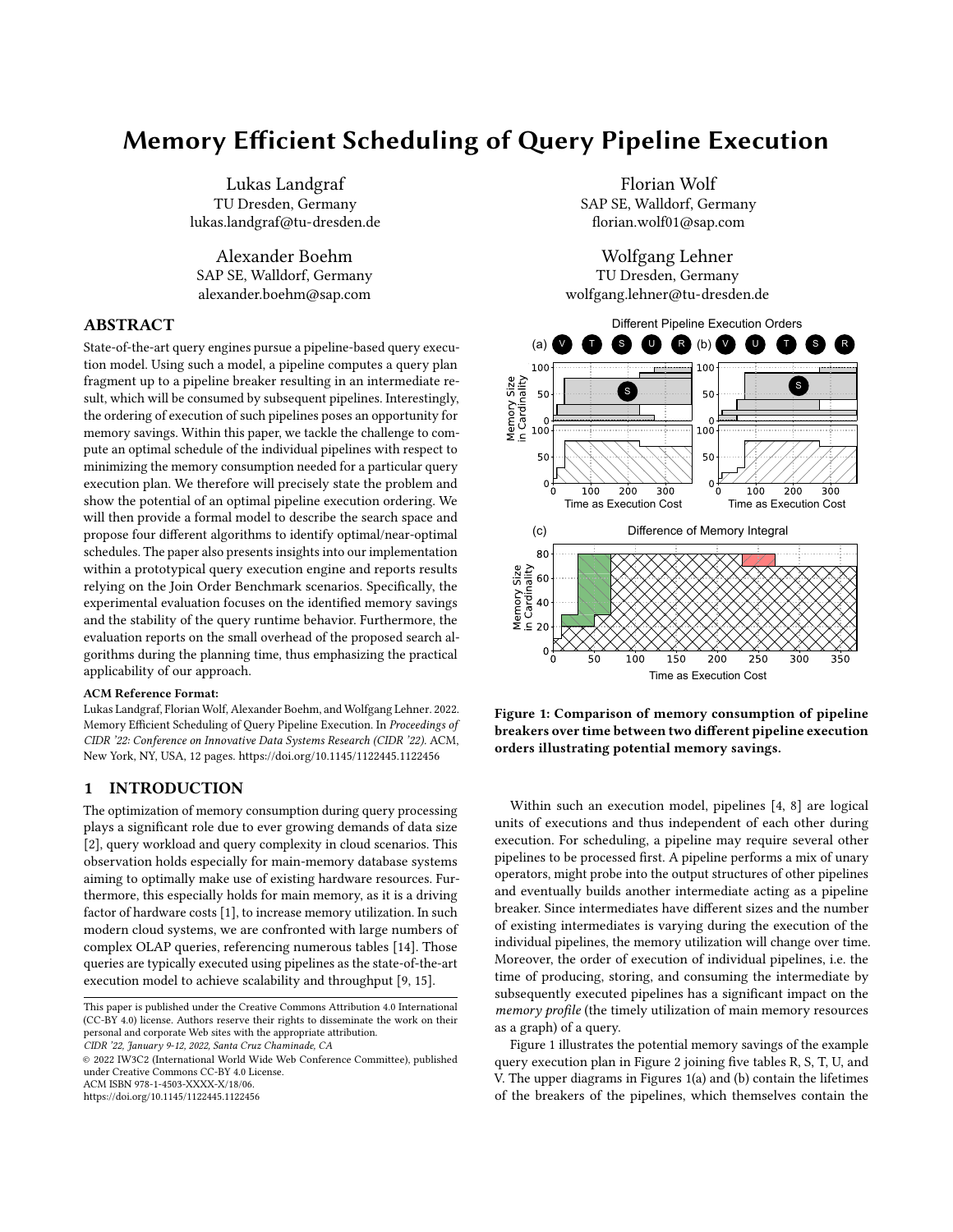of a pipeline can be approximated by the execution cost  $e_i$  of the pipeline, which we propose to derive as follows: Take the estimated execution cost  $c_i$  of the corresponding sub-tree  $s_i$  and subtract the estimated execution cost  $c_j$  of all sub-trees  $s_j$  of  $s_i$ , where  $s_j$  are only sub-trees whose pipeline breaker  $b_i$  is consumed by pipeline  $p_i$ . To further approximate the pipeline execution time  $\sigma_i$  is added to  $e_i$  in order to account for the cost of writing the result of sub-tree  $s_i$  and pipeline  $p_i$  into pipeline breaker  $b_i$ .

$$
e_i = c_i \sum_{p_j < p_i} c_j \cdot \sigma_i \tag{1}
$$

For our running example, we use the  $C_{out}$  cost function [7], which just adds up the output cardinalities of all operators, including base table scans. Because the basic  $C_{out}$  cost function does not split the cost of a hash join in build and probe cost, we set the cost  $\sigma_i$  of writing into the pipeline breaker, e.g., the hash table, to 0, since  $C_{out}$  already includes the cardinality of the result.

Equation 1, however, does not specify which costs obtained from the cost function  $c_i$  to subtract from  $c_i$ . Next we will define a dependency matrix to correctly calculate the pipeline execution costs for all pipelines.

Recall that a PEO  ${\cal O}$  is defined as a sequence of pipelines  ${\cal O}$  =  ${}^{1}p_{k}$ , ...,  $p_{i}$ , ...,  $p_{j}$ <sup>o</sup> based on the set of pipelines  $P = [p_{1}, ..., p_{n}]$ . In order to be able to reflect the precedence relationship we use the matrix  $D : P \cdot P$  ! f0, 1g, called the dependency matrix. The matrix is filled with 1s where the corresponding pipeline of each row is depending on the pipeline breaker of the pipeline indicated by the column:

$$
D = p_i \quad \begin{pmatrix} p_1 & \dots & p_j & \dots & p_n \\ 0 & \dots & 1 & \dots & 0 \\ \dots & \dots & \dots & \dots & \dots \\ 0 & \dots & 0 & \dots & 0 \\ \dots & \dots & \dots & \dots & \dots \\ p_n & 0 & \dots & 0 & \dots & 0 \end{pmatrix}
$$

or more formally:

$$
D_{i,j} = \begin{cases} 1 \text{ if } p_i \text{ depends on } p_j \\ 0 \text{ else} \end{cases}
$$

We denote  $\mathcal{C} = {}^{1}c_{k}, \ldots, c_{i}, \ldots, c_{i}$ <sup>o</sup> as the vector containing the execution costs  $c_i$  of a subtree  $s_i$  according to pipeline  $p_i$ , in the order of pipelines in the PEO O. Also, we define a vector  $\ddot{f}$  =  ${}^1f_k, \ldots, \overline{f_i}, \ldots, \overline{f_j}$  of corresponding result cardinalities in each pipeline breaker, and vector  $\hat{\theta} = {}^{\dagger} \sigma_k, \ldots, \sigma_i, \ldots, \sigma_j$ <sup>o</sup> to account the cost of writing into the pipeline breakers. Eventually, we can derive the equation for the vector  $\ell$  of execution costs  $e_i$  for each pipeline  $p_i$ :

$$
\mathcal{E} = {}^{11}E \quad D^{\circ} \quad \mathcal{E}^{>0>} \quad \mathcal{B}, \tag{2}
$$

where  $E$  is the unity matrix in the n-th dimension. Operation " $"$ is the standard matrix multiplication and ">" denotes the transposition of a matrix. Subtracting  $D$  from  $E$ , gives us a matrix where each line specifies which cost should be added and subtracted to calculate the execution cost of a single pipeline. Multiplying the matrix  $E$   $D$  with the transposed execution cost vector  $\ell$ , gives us a vector of execution cost per pipeline to which we add  $\theta$  to eventually obtain the final pipeline execution cost vector  $\ell$ .

Example. We consider the example of Figure 2. Let us derive the dependency matrix  $D$  for the PEO (V,T,S,U,R) with the precedence relationship  $V < U$ ,  $U < R$ ,  $T < S$ , and  $S < R$ . The annotated pipeline execution cost  $e_i$  in the AoN-Tree in Figure 2 can be written as:  $\mathcal{E} = \langle 110, 20, 150, 30, 90^\circ \rangle$ . To keep the example simple, we set  $\mathcal{E} = 0$ , without loss of generality. Consequently, the dependency matrix  $D$ is:

|                                                                                                                                                             |  |  | $V \quad \  T \quad \  S \quad \  \  U \quad \  \  R$ |  |
|-------------------------------------------------------------------------------------------------------------------------------------------------------------|--|--|-------------------------------------------------------|--|
| $D = S \begin{pmatrix} 0 & 0 & 0 & 0 & 0 \ 0 & 0 & 0 & 0 & 0 \ 0 & 1 & 0 & 0 & 0 \ 1 & 0 & 0 & 0 & 0 \ 0 & 1 & 1 & 0 & 0 \ 0 & 0 & 1 & 1 & 0 \end{pmatrix}$ |  |  |                                                       |  |
|                                                                                                                                                             |  |  |                                                       |  |
|                                                                                                                                                             |  |  |                                                       |  |
|                                                                                                                                                             |  |  |                                                       |  |
|                                                                                                                                                             |  |  |                                                       |  |

Recall that the order of pipelines in both dimensions of the Dmatrix corresponds to the order on pipelines given by the PEO. The second cell in the third row of  $D$  has a "1", since S depends on T, the first cell in the fourth row of  $D$  has the entry "1", since  $U$ depends on V, and the third and fourth cell in the fifth row of  $D$ contain "1"s, since R depends on S and U. We derive the vector  $\mathcal C$  of sub-tree execution cost  $c_i$  from the  $C_{out}$  costs calculated from the intermediate result cardinalities, annotated in the QEP in Figure 2:

# $\mathcal{C}_{out}$  = 10, 20, 170, 40, 300<sup>o</sup>

Inserting  $\overset{\mathcal{C}}{C}_{out}$  into Equation 2 eventually yields to the transposed result vector. Recall that we defined  $\hat{\theta} = 0$  in this example:

|                                               |  |  | $\begin{array}{cccc} 0 & 0 & 0 & 0 \\ 1 & 0 & 0 & 0 \\ 1 & 1 & 0 & 0 \\ 0 & 0 & 1 & 0 \\ 0 & 1 & 1 & 1 \end{array} \quad \left( \begin{array}{c} 10 \\ 20 \\ 170 \\ 40 \\ 300 \end{array} \right) = \left( \begin{array}{c} 10 \\ 20 \\ 150 \\ 30 \\ 90 \end{array} \right)$ |  |
|-----------------------------------------------|--|--|------------------------------------------------------------------------------------------------------------------------------------------------------------------------------------------------------------------------------------------------------------------------------|--|
|                                               |  |  |                                                                                                                                                                                                                                                                              |  |
| $\ell = \begin{bmatrix} 0 \\ 0 \end{bmatrix}$ |  |  |                                                                                                                                                                                                                                                                              |  |
|                                               |  |  |                                                                                                                                                                                                                                                                              |  |
|                                               |  |  |                                                                                                                                                                                                                                                                              |  |

3.2.3 Lifetime of Pipeline Breakers. The lifetime of a pipeline breaker  $b_i$  consists of the execution time  $e_i$  of its respective pipeline  $p_i$ , and the execution times of other pipelines until the pipeline breaker  $b_i$  is consumed. For the example PEO (V, T, S, U, R) in Figure 1, the lifetime of pipeline breaker of pipeline V is the sum of the execution times of the pipelines V, T, S, and U. Sequences like V, T, S, U, which define the lifetime of a pipeline breaker, are always sub-sequences of the original PEO. Further, the precedence relationship  $V < U$ , which describes that V is consumed by U, specifies the span of the subsequence of the original PEO. Given a PEO  $O = \{p_1, \ldots, p_i, \ldots, p_j, \ldots, p_k, \ldots, p_n\}$ , the corresponding pipeline execution cost vector  $\mathbf{P} = \begin{bmatrix} 1 & 0 & 0 \\ 0 & 1 & 0 \\ 0 & 0 & 0 \end{bmatrix}$ , ...,  $e_n$ <sup>o</sup>, and the precedence relationship  $p_i \nmid \hat{Y} p_k$ , we can calculate the lifetime  $l_i$  of the pipeline breaker  $b_i$  of pipeline  $p_i$  by:

$$
l_i = \sum_{j=i}^{k} e_j \tag{3}
$$

Based on Equation 3, we define the pipeline lifetime vector  $\hat{l}$  for a PEO  $O = {}^{1}p_{1}, \ldots, p_{i}, \ldots, p_{n}$ <sup>o</sup> as  $\hat{l} = {}^{1}l_{1}, \ldots, l_{i}, \ldots, l_{n}$ <sup>o</sup>.

3.2.4 Memory Integral Metric. Based on the presented building blocks, we can define our memory integral metric. We multiply the vector of pipeline breaker memory costs  $\hat{m}$  with the transposed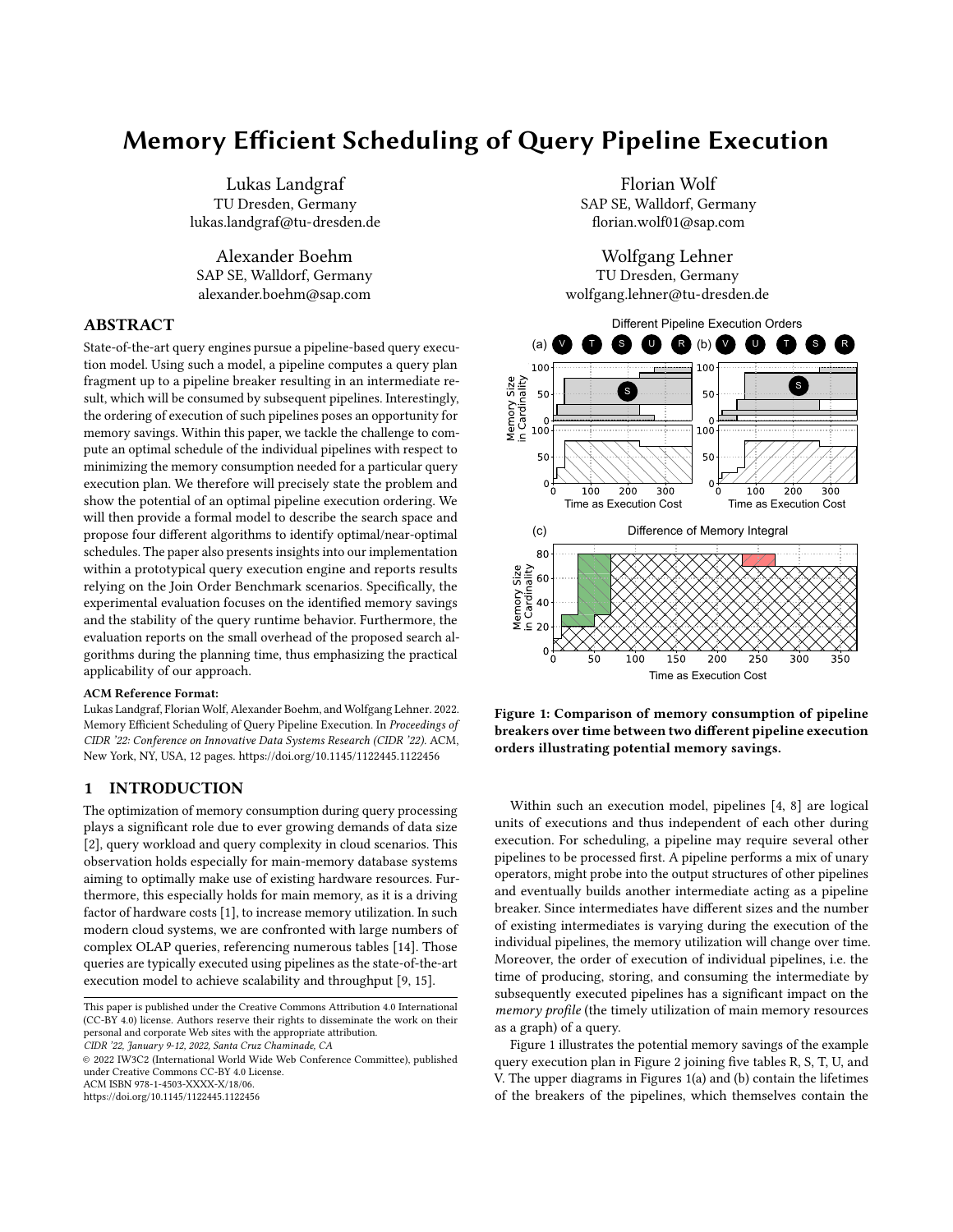CIDR '22, January 9-12, 2022, Santa Cruz Chaminade, CA Landgraf et al.



Figure 6: A pipeline execution plan with two deep trees.

vector of pipeline breaker lifetimes  $\hat{l}$ , such that the memory integral is computed by:

$$
MI = r\hbar \quad \stackrel{\mathcal{P}}{l} \tag{4}
$$

Consequently, the memory integral is the sum over all pipeline breakers  $b_i$  multiplying their memory size  $m_i$  with their lifetime  $l_i$ . The memory consumption of the pipeline breakers is 0 before they are created,  $m_i$  as soon as the respective pipeline starts operating until  $b_i$  is destructed, and 0 afterwards again.

# 3.3 PEO Search Space

After presenting the cost model, we shift the focus towards the PEO search space. We use Activity-on-Node Trees, as illustrated on the right-hand-side of Figure 2, to systematically derive one or more PEOs. AoN-Trees are similar to Activity-on-Node Graphs [6].

DEFINITION 2 (ACTIVITY-ON-NODE TREE). An Activity-on-Node Tree (AoN-Tree) is a directed acyclic graph of nodes reflecting individual pipelines. A node  $P_i$  does have the children  $P_k, \ldots, P_n$ , if the pipeline  $p_i$  consumes the pipelines  $p_k, \ldots, p_n$ . Each node  $P_i$  holds the estimated lifetime cost  $l_i$  of the pipeline  $p_i$ , and the estimated memory size  $m_i$  of the result in the pipeline breaker  $b_i$ .

The size of the search space of PEOs depends on the structure of the AoN-Tree. We can summarize the following patterns:

Right-deep structures: If individual pipelines are dependent on exactly a single intermediate, there is exactly a single PEO possible; any search for alternatives can thus be abandoned. For example, only considering the plan fragment denoted as "RDS" in Figure 6, (1) depends on (2), (2) depends on (3), and (3) depends on (4); thus, the logical dependencies prescribe the physical execution of the pipelines.

Left-deep structures: If there is a plan consisting of  $n$  pipelines that exhibits left-deep structures for probe sides, i.e., there is a single continuous pipeline from one table to the result, with multiple build sides to be probed against, the total number of PEOs is  $n-1°!$ . If all build-side pipelines have a length of 1, the best execution order is determined by successively choosing the pipelines by their smallest pipeline breakers. As soon as the constraint on the pipeline length is relaxed, the tree needs to be exhaustively searched for

the best order. For example, if pipeline (9) would not be existent, the plan fragment denoted as "LDS" in Figure 6 would provide a corresponding scenario: pipeline (6) would probe against (8) and (7) resulting in two alternative PEOs: (8, 7, 6) and (7, 8, 6).

Bushy structures: In general, we consider bushy execution plans, which fall between the two extremes of left and right deep structures. It is worth mentioning that the problem of identifying a memory optimal PEO is non-linear in nature, i.e. the size of an intermediate at the root of an execution fragment is not enough to decide on the optimal ordering of the consuming pipeline, thus requiring proper search algorithms.

#### 3.4 Exhaustive Search Algorithm

"Exhaustive Search" (ES) is the reference algorithm which we created for finding the optimal PEO according to estimated cardinalities and cost. The algorithm implements an optimization to calculate the memory cost, i.e., the memory integral, on the fly while traversing the AoN-Tree in a deepest-first-search fashion through recursion. We further explain the calculation of the memory peak value. Each node in the AoN-Tree represents a pipeline, having a lifetime and a memory size of the corresponding pipeline breaker. Initially, we invoke our recursive algorithm with the nodes that are directly reachable from the start node in the AoN-Tree as heap of active nodes. From the heap of active nodes, the algorithm continuously takes a node, removes the node from the copied active nodes heap, adds the node's memory size to the current memory peak, and calculates the new memory integral using the lifetime of the node. Whenever another node becomes directly reachable in the AoN-Tree, we append the node to our active nodes. The processed node is appended to the heap of visited nodes and we enter a recursion step using the new active nodes. If all nodes of the tree have been processed, the recursion returns the PEO, its memory integral, and memory peak value in an array of PEOs. For the evaluation we skipped collecting all PEOs and instead logged the currently best and worst PEO discovered during the search.

Algorithm 1 defines the recursive procedure. Each node has a successor node next, a count of unvisited previous nodes prevCount, an array of previous nodes prevs, memory size memorySize and execution costs lifetime. The start node has an array of successor nodes nextNodes. The recursion starts with the start node's next nodes as the active nodes (activeNodes) and logs the start node in the array of visited nodes (visitedNodes). In Line 4 of Algorithm 1, we start the iteration of all nodes among our active nodes. We remove the chosen node from the latter and calculate the memory peak as well as the current memory integral. If the chosen node has previous nodes, we remove the memory sizes of those from the memory peak in Line 9 and 10, since the memory of the pipeline breakers belonging to those nodes is freed. Lines 16 to 24 contain the mechanism to determine whether all previous nodes of a specific successor node have been visited with Line 17 appending the successor to the active nodes. Line 24 then again increments the prevCount for the currently visited node. The function as a whole returns an array of PEOs. In Line 21 and 23 each iteration adds the returned PEOs from each recursion. Those collected PEOs are then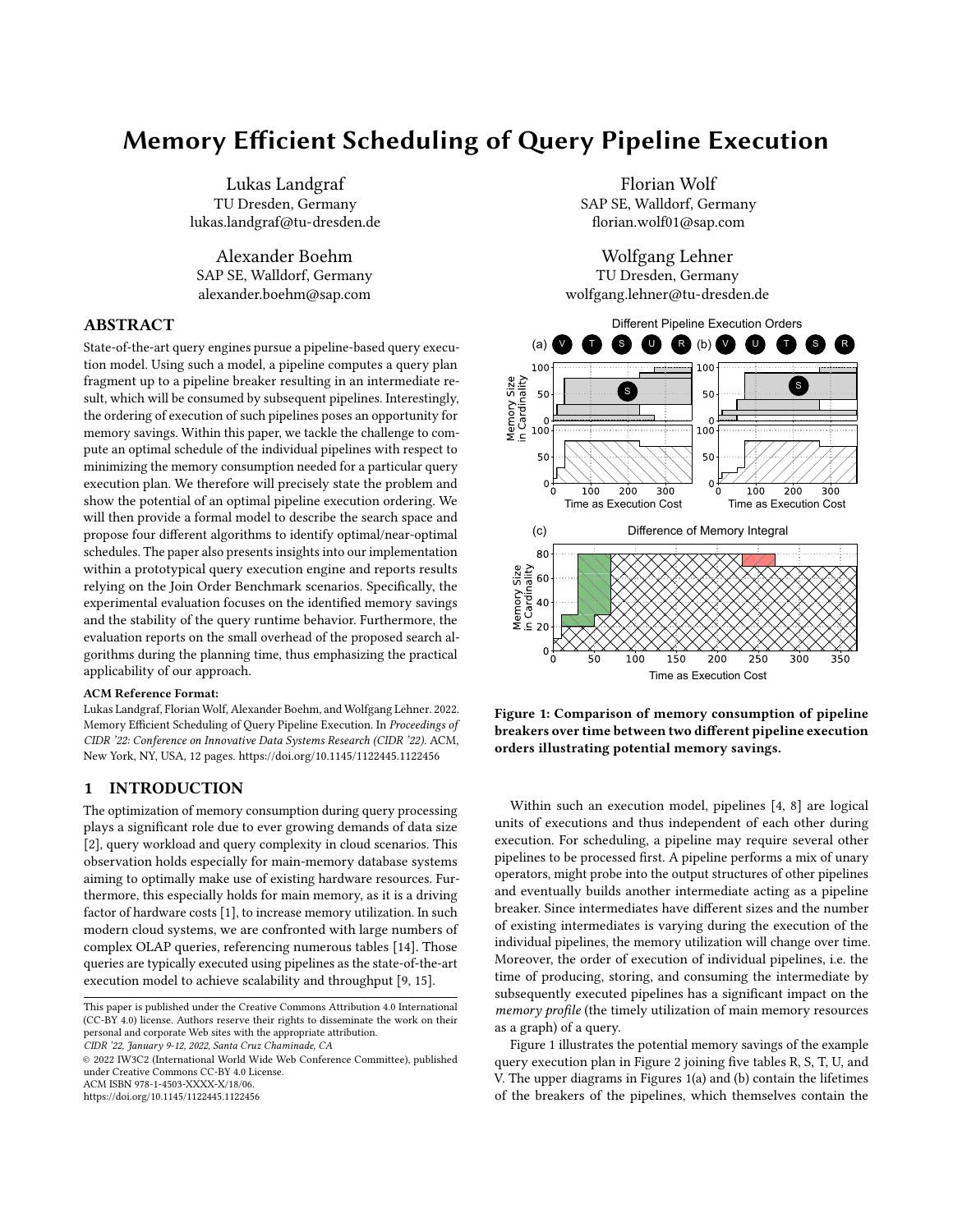Memory Efficient Scheduling of Query Pipeline Execution CIDR '22, January 9-12, 2022, Santa Cruz Chaminade, CA

Algorithm 1 Finds all possible PEOs for a given AoN-Tree. The algorithm is recursive and needs to be initiated using ES(Start.nextNodes, [Start], 0, 0), where Start is the start node of the AoN-Graph. It returns an array of all possible PEOs.

|     | 1: <b>function</b> ES(activeNodes, visitedNodes, memPeak, MI) |
|-----|---------------------------------------------------------------|
| 2:  | $peos = [$                                                    |
| 3:  | // This line can accommodate the Theta Skip Step              |
| 4:  | for n in activeNodes do                                       |
| 5:  | $newNodes = activeNodes.copy()$                               |
| 6:  | newNodes.remove(n)                                            |
| 7:  | $nextPeak = memPeak + n.memorySize$                           |
| 8:  | $nextMI = MI + nextPeak * n.lifetime$                         |
| 9:  | for i in n.prevs do                                           |
| 10: | nextPeak -= i.memorySize                                      |
| 11: | end for                                                       |
| 12: | if $n.isEnd()$ then                                           |
| 13: | return [PEO(visitedNodes + [n], nextMI, nextPeak)]            |
| 14: | end if                                                        |
| 15: | // This line can accommodate the Branch Pruning Step          |
| 16: | $n.next.prevCount = -1$                                       |
| 17: | <b>if</b> n.next.prevCount == 0 <b>then</b>                   |
| 18: | newNodes.append(n.next)                                       |
| 19: | end if                                                        |
| 20: | $newV isitedNodes = visitedNodes + [n]$                       |
| 21: | rec = ES(newNodes, newVisitedNodes, nextPeak,                 |
| 22: | nextMI)                                                       |
| 23: | $peos += rec$                                                 |
| 24: | node.next.prevCount =+ 1                                      |
| 25: | end for                                                       |
| 26: | return traversals                                             |
|     | 27: end function                                              |

returned to the caller in Line 26. In the end, the initial call receives all possible PEO, which can then be filtered for the PEO with the smallest memory integral.

# 3.5 Branch Pruning Search Algorithm

Algorithm 2 These lines can be inserted in Algorithm 1 to obtain the Branch Pruning Algorithm. The heuristic memory integral is obtained from the Longest Path Heuristic, for instance.

| heuristicMI = heuristic.getMemoryIntegral()         |  |  |  |  |
|-----------------------------------------------------|--|--|--|--|
| <b>if</b> nextMemIntegral > heuristicMI <b>then</b> |  |  |  |  |
| return $\prod$                                      |  |  |  |  |
| end if                                              |  |  |  |  |

Based on the exhaustive search algorithm, our "Branch Pruning Search" (BPS) returns an empty array of PEOs as soon as the current memory integral steps over a threshold, i.e., a memory integral calculated by a heuristic from Section 4.2, thus indicating that inside the recursion no better PEO had been found. If the array of PEOs is empty, it will return the PEO produced by the heuristic. In the evaluation, we use branch pruning with the memory integral produced by the PEO of the longest path heuristic as a baseline. The

branch pruning step can be accommodated in Line 15 of Algorithm 1.

# 4 HEURISTIC SCHEDULING ALGORITHMS

The algorithms presented up until this point guarantee to find the optimal PEO with respect to estimated cost. In this section, we explore two further algortihms, which do not guarantee to find the optimal PEO with respect to estimated cost, but near-optimal PEOs. First, we introduce the Theta Skip Search algorithm, which is a tradeoff between a smaller number of enumerated PEOs, and potentially higher estimated memory cost of the selected PEO. The second algorithm is the Longest Path Heuristic, which found PEOs with near-optimal memory cost in our experimental evaluation.

# 4.1 Theta Skip Search Algorithm

Algorithm 3 These lines can be inserted in Algorithm 1 to obtain the Theta Skip Search algorithm. Note that the recursion also needs to accommodate these lines.

|     | 1: currentSmallest = $0$                           |
|-----|----------------------------------------------------|
|     | 2: threshold = $1$ kB // or other size             |
|     | 3: smallestNode = Null                             |
|     | 4: for n in activeNodes do                         |
| 5:  | <b>if</b> n.memorySize < threshold <b>then</b>     |
| 6:  | currentSmallest = n.memorySize                     |
| 7:  | smallestNode = $n$                                 |
| 8:  | end if                                             |
|     | $9:$ end for                                       |
|     | 10: if smallestNode != Null then                   |
| 11: | memPeak += smallestNode.memorySize                 |
| 12: | MI += memPeak * smallestNode.lifetime              |
| 13: | for n in smallestNode.prevNodes do                 |
| 14: | memPeak -= n.memorySize                            |
| 15: | end for                                            |
| 16: | smallestNode.next.prevCount -= 1                   |
| 17: | <b>if</b> smallest Node.next.prevCount == $0$ then |
| 18: | activeNodes.append(node.next)                      |
| 19: | end if                                             |
| 20: | rec = ES(activeNodes\{smallestNode},               |
| 21: | visitedNode + smallestNode, memPeak, MI)           |
| 22: | smallestNode.next.prevCount += 1                   |
| 23: | return rec                                         |

#### 24: end if

In some QEPs, we may encounter many pipeline breakers with a small memory size. Even if executing them eagerly might cause the PEO to become suboptimal, the difference to a similar better PEO might be negligible, while we save a possible recursion step for each skipped node. Thus, the "Theta Skip Search" (TSS) algorithm always chooses nodes with small memory sizes below a threshold (for example 1KByte) and if many of such are found, chooses the smallest one directly. We also equipped this algorithm with the branch-pruning step. Algorithm 3 shows the necessary pseudo code, which needs to be integrated in Line 3 of Algorithm 1. Lines 3 to 9 search for the node with the smallest memory footprint which also lies below the memory size threshold. Then it proceeds to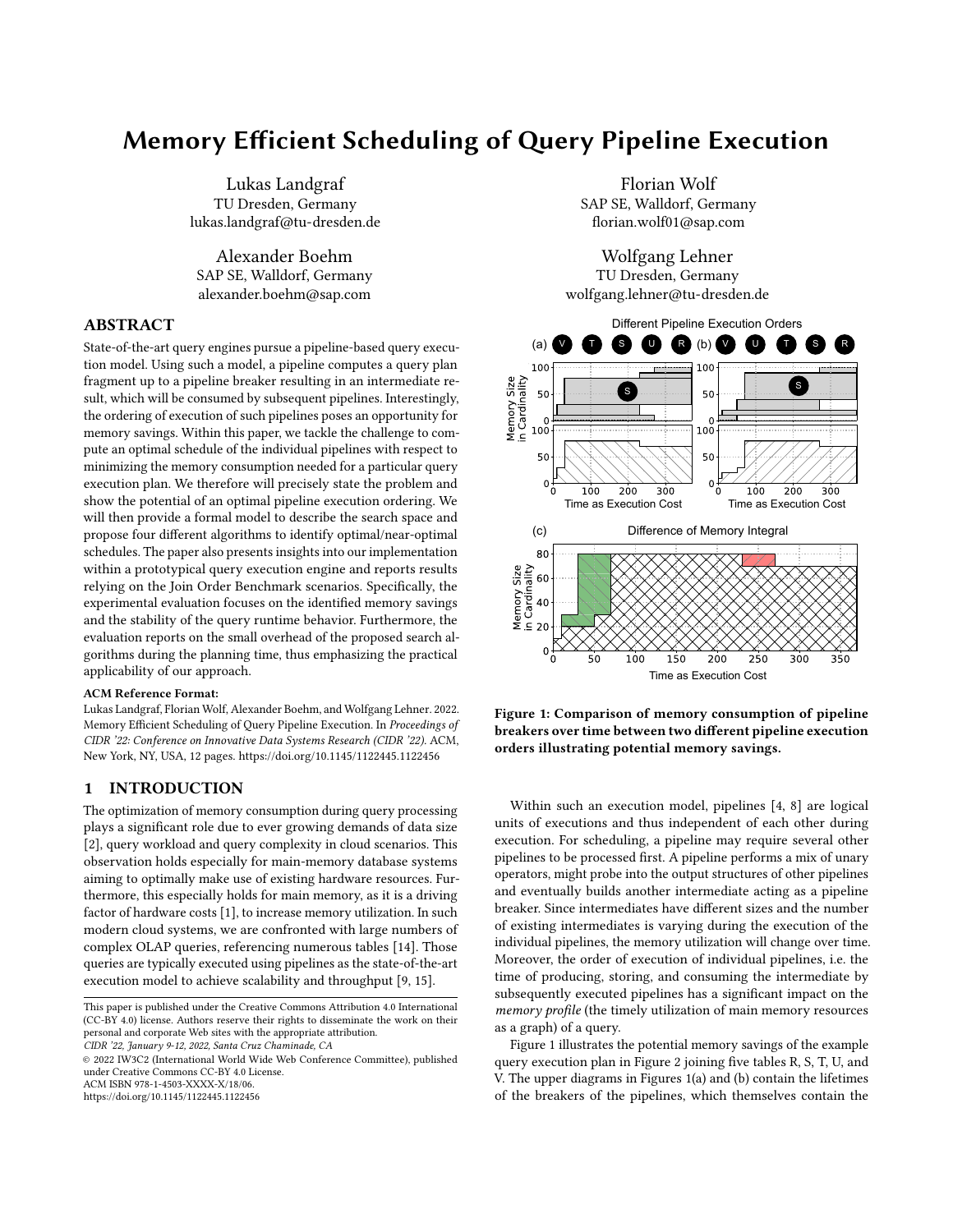CIDR '22, January 9-12, 2022, Santa Cruz Chaminade, CA Landgraf et al.



Figure 7: The AoN-Tree corresponding to Figure 6. For each node, m denotes the memory size of each breaker node, and e denotes the execution cost.

calculate the memory peak and the memory integral accordingly. It updates the prevCount as usual and then enters the recursion. This algorithm is the only considered algorithm which is neither producing only one PEO nor optimal but practically feasible, since it reduces the branching complexity.

## 4.2 Longest Path Heuristic

Figure 6 provides a more complex scenario with 9 base tables and 8 hash tables. The right side (with an arrow) represents the build side and thus the result of the input pipeline. The left side represents the probe side and thus the dependency on a specific intermediate. The corresponding AoN-Tree is shown in Figure 7. Pipeline (1) originating out of table R and probing into the hash tables built by (2) and (3) is the root node of the AoN-Tree with (2) and (3) as its child nodes. For the ease of understanding the algorithms presented in Subsection 3 and Section 4, the tree also contains "Start" and "End" nodes, which serve as starting/end points of the algorithms, and do not incur any memory or execution costs.

The heuristic "Longest Path Heuristic" (LPH) is based on the observation that deepest first execution of interdependent pipelines will yield near-optimal PEOs. For example, Figure 6 shows that while interleaving pipeline executions of different subtrees will yield the optimal result, the execution of one subtree after another in order of their length from the starting node to the result node is "close" to the optimal PEO. The corresponding algorithm works as follows: for each node within the subtree, we assign a priority to the node which corresponds to the longest node-path to which a node belongs. In Figure 7, take the path from (9) to (End): the path length is 6, since we have 6 nodes along the way. Each node on this path is assigned with the priority 6. On the path from (8) to (End), each node should be assigned with 5. In this case, only (8) will be assigned with priority 5, since the other nodes already have a longer path they belong to. The PEO-constructing algorithm will then keep a heap of available nodes for traversal, and always choose the one with the highest priority.

The priority assignment is shown in Algorithm 4. The number of hops from one of the starter's nodes to the end node (that is, how many nodes have to be passed along a path) shall be equivalent to the priority by which the path and all its nodes should be executed. Since a single node may belong to multiple paths, its priority must



Figure 8: We assign distinct priorities to the nodes of Figure 7 according to the hop-length from the nodes outgoing from the start node to the end node for each node along the path.

Algorithm 4 Assign priorities to all nodes according to the number of hops from the start node's next nodes to the end node. Higher priorities on the path override lower priorities.

| 1: function ASSIGNPRIORITIESFORLPH(startNode, endNode)                      |
|-----------------------------------------------------------------------------|
| $firstNodes = startNode.nextNodes$<br>2:                                    |
| List <node,int> nodeToPriority<br/>3:</node,int>                            |
| for node in firstNodes do<br>4:                                             |
| length = getPathLength(node, endNode)<br>5:                                 |
| nodeToPriority.insert(node, length)<br>6:                                   |
| end for<br>7:                                                               |
| sortByPriority(nodeToPriority)<br>8:                                        |
| $offsetCounter = 0$<br>9:                                                   |
| running Priority = $0$<br>10:                                               |
| for nodeAndPriority in nodeToPriority do<br>11:                             |
| <b>if</b> running Priority == node And Priority priority <b>then</b><br>12: |
| offsetCounter++<br>13:                                                      |
| else<br>14:                                                                 |
| $runningPriority = nodeAndPriority.printy$<br>15:                           |
| end if<br>16:                                                               |
| nodeAndPriority.priority += offsetCounter<br>17:                            |
| end for<br>18:                                                              |
| for np in nodeToPriority do<br>19:                                          |
| currentNode = np.node<br>20:                                                |
| while current Node $!=$ end Node do<br>21:                                  |
| $np-node.printy = np.printy$<br>22:                                         |
| currentNode = currentNode.next<br>23:                                       |
| end while<br>24:                                                            |
| end for<br>25:                                                              |
| 26: end function                                                            |

be dominated by the priority of the most "important" path it is associated with. In the algorithm we facilitate this by first examining the distance from the starter node's next nodes to the end nodes in Lines 3 - 7, and label the starter's next nodes (and only those) accordingly. We then sort the nodes from lowest to highest priority in Line 8 to be able to override node priorities from lowest to highest without checks during node labeling. To avoid having same priorities on paths with the same hop-distance from start to end, we need to introduce a running offset, which will be used to make samedistance paths have a distinct priority. This avoids "upgrading" lower priority paths to match priorities of longer distance paths.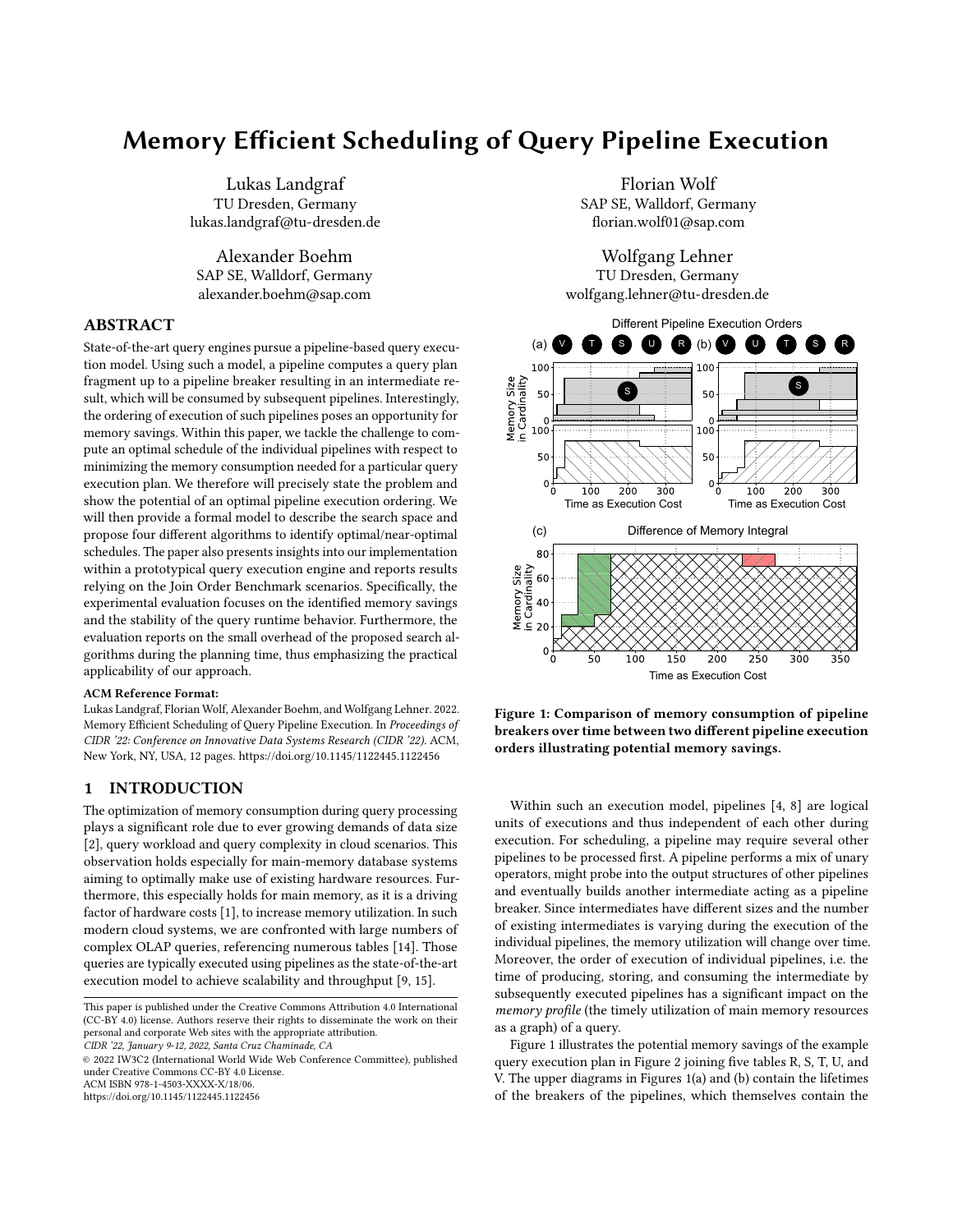For all the labelled nodes (Line 11), we first check if the running priority matches the next node's priority, and if so, we increment the offset counter; if not, we set the current running priority to the priority of the next node. Line 17 then re-assigns the priority label for the current node by the running offset. We do not increment by "1", since this would result in duplicate priorities. We finally set the priorities of all nodes in Lines 19 till 25 from lowest to highest. This algorithm still has a non-deterministic element, which is the sorting in Line 8. Nodes with same length then might or might not be upgraded effectively.

Algorithm 5 Returns a PEO according to assigned priorities in descending order.

| 1:  | function GETPEOFORPRIORITIES(startNode, endNode)     |
|-----|------------------------------------------------------|
| 2:  | possibleNodes = start.nextNodes // array of nodes    |
| 3:  | $nodeOrder = [startNode]$                            |
| 4:  | $startNode.startTime = 0$                            |
| 5:  | $currentTime = 0$                                    |
| 6:  | <b>while</b> possibleNodes $!=$ [endNode] <b>do</b>  |
| 7:  | $highestPriority = 0$                                |
| 8:  | $nextNode = null$                                    |
| 9:  | for n in possibleNodes do                            |
| 10: | <b>if</b> n.priority > highestPriority <b>then</b>   |
| 11: | highestPriority = n.priority                         |
| 12: | $nextNode = n$                                       |
| 13: | end if                                               |
| 14: | end for                                              |
| 15: | nextNode.startTime = currentTime                     |
| 16: | currentTime += nextNode.lifetime                     |
| 17: | for prevNode in nextNodes.prevs do                   |
| 18: | prevNode.endTime = currentTime                       |
| 19: | end for                                              |
| 20: | nodeOrder.append(nextNode)                           |
| 21: | nextNode.next.prevCount -= 1                         |
| 22: | <b>if</b> nextNode.next.prevCount == $0$ <b>then</b> |
| 23: | possibleNodes.append(nextNode.next)                  |
| 24: | end if                                               |
| 25: | possibleNodes.remove(nextNode)                       |
| 26: | end while                                            |
| 27: | endNode.endTime = currentTime                        |
| 28: | nodeOrder.append(endNode)                            |
| 29: | $MI = 0$                                             |
| 30: | for n in nodeOrder do                                |
| 31: | $MI = (n.endTime - n.startTime) * n-memorySize$      |
| 32: | end for                                              |
| 33: | return PEO(nodeOrder, MI)                            |
|     | 34: end function                                     |

Algorithm 5 lists the mechanism of the priority execution. Given the start node startNode and the end node endNode of the AoN-Tree, where each node in the tree has an assigned priority, and the start and end times are initialized to 0. The first possible nodes are obtained from the start node in Line 2. Iteratively, the algorithm chooses the node with the highest available priority in Lines 9 to 14. It then calculates the start and end time stamps of the node, and annotates the nodes using those in Lines 15 and 18. In Lines

21 to 24 it determines which nodes can be appended to the current possibleNodes, and adds them in that case. In Lines 29 to 32, the memory integral MI is calculated using the start and end times, and returns the obtained order of nodes as the PEO.

## 5 EXPERIMENTAL EVALUATION

As mentioned within the motivation, the experimental investigation aims at three aspects of the problem of memory-efficient ordering of query execution pipelines. First, we confirm the motivation of the work by showing the predicted memory integral improvements with respect to different PEOs of individual queries. Second, we show that there is a correlation between the predicted memory integral and the measured memory integral in execution. Third, we aim at confirming the hypothesis that different PEOs (with potentially different memory profiles) show the same runtime performance, i.e., there is no performance degradation when executing more memory-efficient PEOs. Fourth, we demonstrate the efficiency of the algorithms and provide numbers to quantify the minimal overhead during planning time according to the different types of algorithms.

# 5.1 Experimental Setting

We implemented all algorithms within the database engine prototype used by previous work [17, 18], which implements pipelined  $\frac{1}{2}$  and  $\frac{1}{2}$  are  $\frac{1}{2}$ . The PEO search algorithm implementations are single-threaded. The entire system is compiled with GCC 7.5.0 using option -O3. We measured the memory utilized by a pipeline breaker by multiplying the number of rows by the size of the tuples contained within the pipeline breaker in bytes. Execution time is measured by recording the time before and after the execution of a pipeline. The cardinalities for optimization of the PEO were taken after execution of the respective query. The query was re-executed for ten iterations.

For the evaluation we chose to evaluate all queries of the Join Order Benchmark [10] and removed all non-join query operators, because we (a) focus on pipeline breakers induced by hash joins and (b) the prototype only supports joins but not all other necessary operators. Due to the removal of such operators, we were only able to execute queries 1-14, 20, 26, 27, 32, 33. As the cost model for enumeration and prediction we chose  $C_{out}$  as the basic cost function that we use to compute Equation 2, with  $\hat{\sigma} = 0$  since we add no writing costs. We also disregard final breakers as consumers of memory, since they only add a constant to the memory integral that does not depend on the PEO.

The experiments were executed on a 2-socket NUMA system using two 20-core Intel Xeon Platinum 8260 CPUs clocked at 2.40GHz. The system was equipped with 160GByte of RAM. The operating system was equipped with a Linux 5.11.11 kernel. We executed each query at least once before starting with the actual measurements. To minimize external effects (like caching), we sequentially executed the set of queries clustered by the individual search algorithms.

# 5.2 Minimizing Memory Integrals

Let us first examine the predicted improvements comparing the PEOs for the different algorithms we introduced. For queries 6,

<sup>&</sup>lt;sup>1</sup> Finalist in the 2018 ACM SIGMOD Programming Contest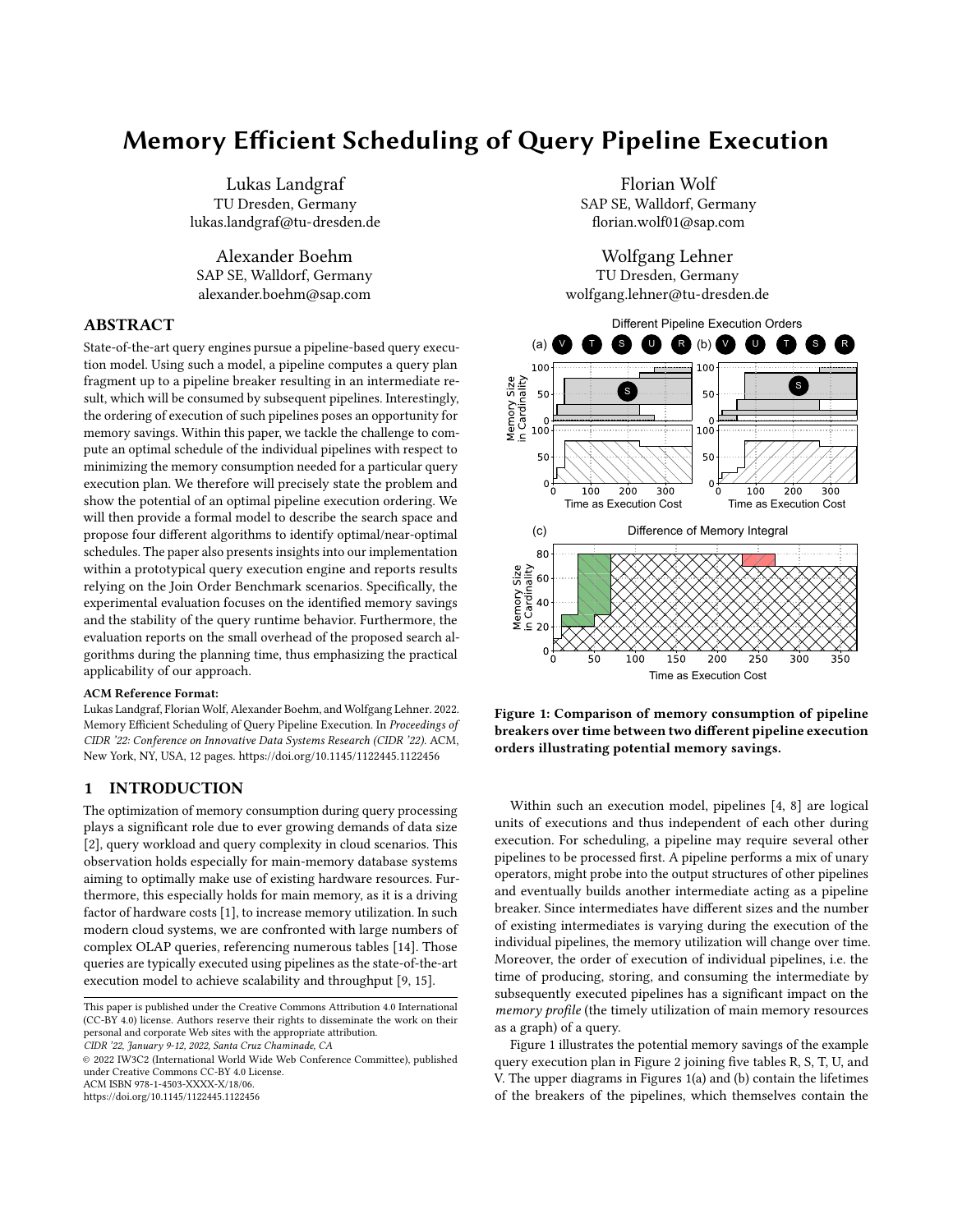CIDR '22, January 9-12, 2022, Santa Cruz Chaminade, CA Landgraf et al.



Figure 9: The predicted memory integral for each of the algorithms is shown for the individual queries. SF<sup>\*</sup> indicates the scale factor with which the "aka\_name" table is scaled. Note the baseline MI for each diagram, lower is better.



Figure 10: Gantt diagrams showing the memory integral areas over time for query 9 of the JOB. In purple, the pipeline originating from the base table "aka\_name" is indicated.

8, and 9 of the Join Order Benchmark we were able to observe a difference between the best and worst possible memory integral. Figure 9 shows the resulting memory integral (MI) improvements, where the worst PEO serves as the relative baseline. We also introduce two skewed data sets: for the first one, "SF2", we scaled the "aka\_name" table to 2.075 million tuples, where we do not introduce any join partners to any join, and for "SF4" to 4.15 million tuples the same accordingly. We did this to demonstrate that for highly skewed data sets, the improvements might be more substantial. As Figure 9 shows, we were able to observe improvements of 3.1% for query 6 with the worst PEO as the baseline, where the non-optimal algorithms also found the best possible PEO. For the other considered queries 8 and 9, this was not the case for neither data set. For the unscaled data set, query 8 yielded an MI improvement of 2.8%, where the optimal PEO was less than 0.001% better than the PEO found by the heuristic. The results are similar for the other query-data-set combinations. For query 9 and the SF4 data set, we were able to observe improvements in MI of 11.1%.



Figure 11: Each dot in this graph represents a PEO and their respective predicted as well as their measured memory integral.

# 5.3 Correlation between Predicted and Measured Memory Integral

To examine the correlation between the predicted memory integral and the measured memory integral, we measured the pipeline execution times of the individual pipelines for 20 iterations. After doing so, we took the average of all pipeline execution times and calculated the memory integrals for each possible PEO for a given query using the averages. This is plausible, since pipeline execution times do not depend on the PEO and thus should stay constant. In Figure 11 the predicted and measured memory integrals are plotted of all 840 PEOs for query 9 of the Join Order Benchmark with the "aka\_name" column scaled to 4.15 million tuples and the "company\_name" scaled to 240 thousand tuples. Each dot represents a PEO with the predicted and the measured memory integral. The graph indicates that there is a linear correlation between the predicted and the measured memory integral.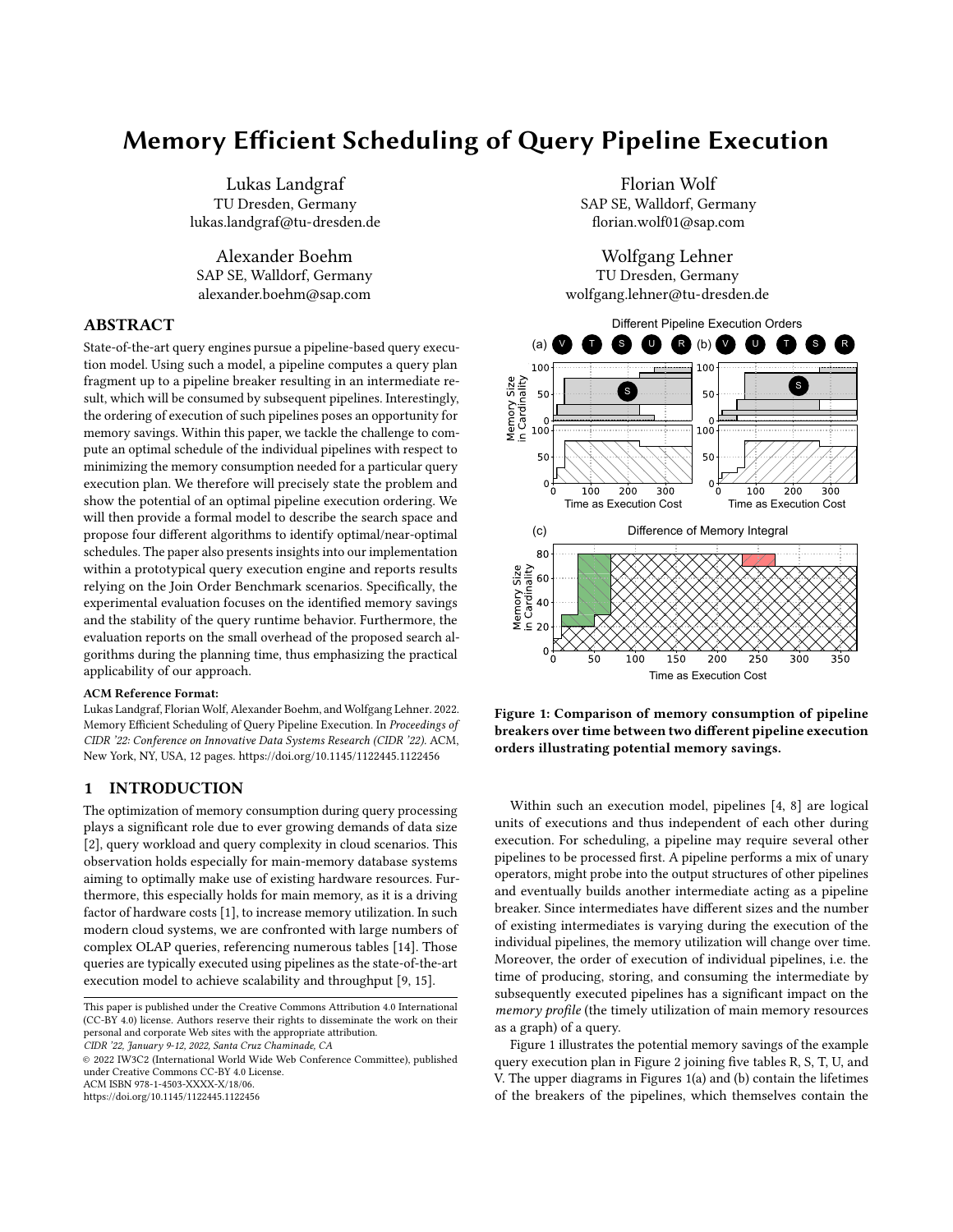Memory Efficient Scheduling of Query Pipeline Execution CIDR '22, January 9-12, 2022, Santa Cruz Chaminade, CA

| Algo       | Ouery | 06   | 08        | 09               | 20                | 26                | 33         |
|------------|-------|------|-----------|------------------|-------------------|-------------------|------------|
| ES         |       | 63us | 357us     | 1881us           | 342us             | 11ms              | 302ms      |
| LPH        |       | 49us | $71\mu s$ | 81 <sub>us</sub> | 152 <sub>us</sub> | 194 <sub>us</sub> | $348\mu s$ |
| <b>TSS</b> |       | 63us | 366us     | $1560\mu s$      | 217 <sub>us</sub> | 449us             | 148ms      |
| <b>BPS</b> |       | 59us | 196us     | 679us            | 245us             | 5065us            | 67ms       |

Figure 12: Optimization times for the indicated queries



Figure 13: The execution times of different queries including optimization time is shown with different pipeline execution orders provided by the indicated algorithms. The average execution time of any run for one query is taken as a baseline.

## 5.4 Performance Stability

For observing the performance stability, we evaluated the optimization times of query 6, 8, 9, 20, 26, and 33 for all search algorithms. The table in Figure 12 shows the respective optimization times. Except for query 6 and 8, the exhaustive algorithm incurs the largest optimization times, and for query 33 exhibiting 302ms of optimization time due to 60480 total enumerations of PEOs, while the actual execution of the query is only 11.057s. This is an outlier in terms of optimization time relative to overall execution costs, while also not providing significant memory integral improvements. TSS as our only non-optimal non-heuristic only outperforms BPS for queries 20 and 26, which might be caused by the early skipping of nodes with small memory costs. In the other cases, BPS was also faster, and for query 33 it outperformed TSS by 81ms. Except for query 8 and 9 the LPH found close-to or optimal PEOs, while always outperforming the other algorithms in terms of runtime, and for query 33 only incurring optimization times of just 348µs.

# 5.5 Overhead for identifying PEOs

We now demonstrate the absence of an impact of the optimization on query execution in terms of a) negligible optimization costs and b) absence of impact of the executed PEO on overall query execution times. The execution times for the strategies provided by each algorithm are plotted in Figure 13. With query 33 being an extreme outlier, the optimization had an impact of less than 0.006% of the overall execution time in the worst case. Furthermore, the data empirically shows that the choice of ordering of pipelines has no impact on the execution speed, being masked by other effects.

# 6 RELATED WORK

While pipeline-based query execution reflects the state-of-the-art in modern database engines, the impact of orderings with respect to memory consumption for intermediates holding the materialized pipeline breakers is not yet investigated in depth. Nevertheless, this research work is tapping into the rich bouquet of work in the context of query optimization. For example, [15] is mainly concerned with the question of "how can we organize query processing such that the data can be kept in CPU registers as long as possible?" The order of pipelines is not of interest. Scheduling of individual work units (e.g., Morsels [9]) in the context of multi-core systems is also discussed, e.g., [11, 16]; compared to execution pipelines, morsels are significantly more fine granular and thus the optimization aims to exploit existing hardware capabilities but not to reduce the overall memory consumption. Finally, the work also touches upon query optimization beyond performance. Related in the wider sense is the research field for robust query optimization [13, 17, 20], which again may subsume our goal of optimizing pipeline execution orders without compromising performance as one of multiple facets. Performance simulations and query optimization or query runtime estimation [12, 19] is also related but may be considered orthogonal, since our reordering approach does not influence the overall query execution time. From an algorithmic perspective, the problem of ordering pipelines with dependencies is also addressed in the context of operations research; [5, 6] provides an in-depth overview of a magnitude of optimization algorithms, which also served as a blueprint to devise search algorithms outlines in Subsection 3.3 and Section 4. The authors of Chain [3] take a similar approach to our work by examining memory consumption for incoming streams of tuples and keeping it below the available main memory bounds of the system. In their model, they also handle operators via pipelines, but those pipelines do not handle tuples in a tuple-at-a-time fashion, but instead write processed tuples into intermediates after each operator. Thus, they identify different algorithmic strategies to process incoming streams of tuples in a memory efficient way across several operator stages, and propose a new algorithm, called Chain, which is optimal according to the goal of always keeping the memory consumption as low as possible at a given time.

#### 7 CONCLUSION

In this paper, we are motivating the case of scheduling the execution of query pipelines in order to optimize for memory consumption. Using an illustrative example, we showcased the potential of a "good" ordering of execution pipelines in query execution graphs. We discussed different optimization goals, provided a framework to formally describe the search space, and devised four different algorithms to identify PEOs for a given query. Our proposed heuristics incorporated into the exhaustive algorithm provide early noncandidate pruning, thus presenting themselves as promising algorithmic approaches. Within the experimental section, we provided insights into our findings based on an implementation of the algorithms in the context of a pipelined execution engine using the Join-Order-Benchmark. We reported detailed facts on a sample of queries with respect to potential savings of the memory integral, showed the stability of the performance even for memory-efficient